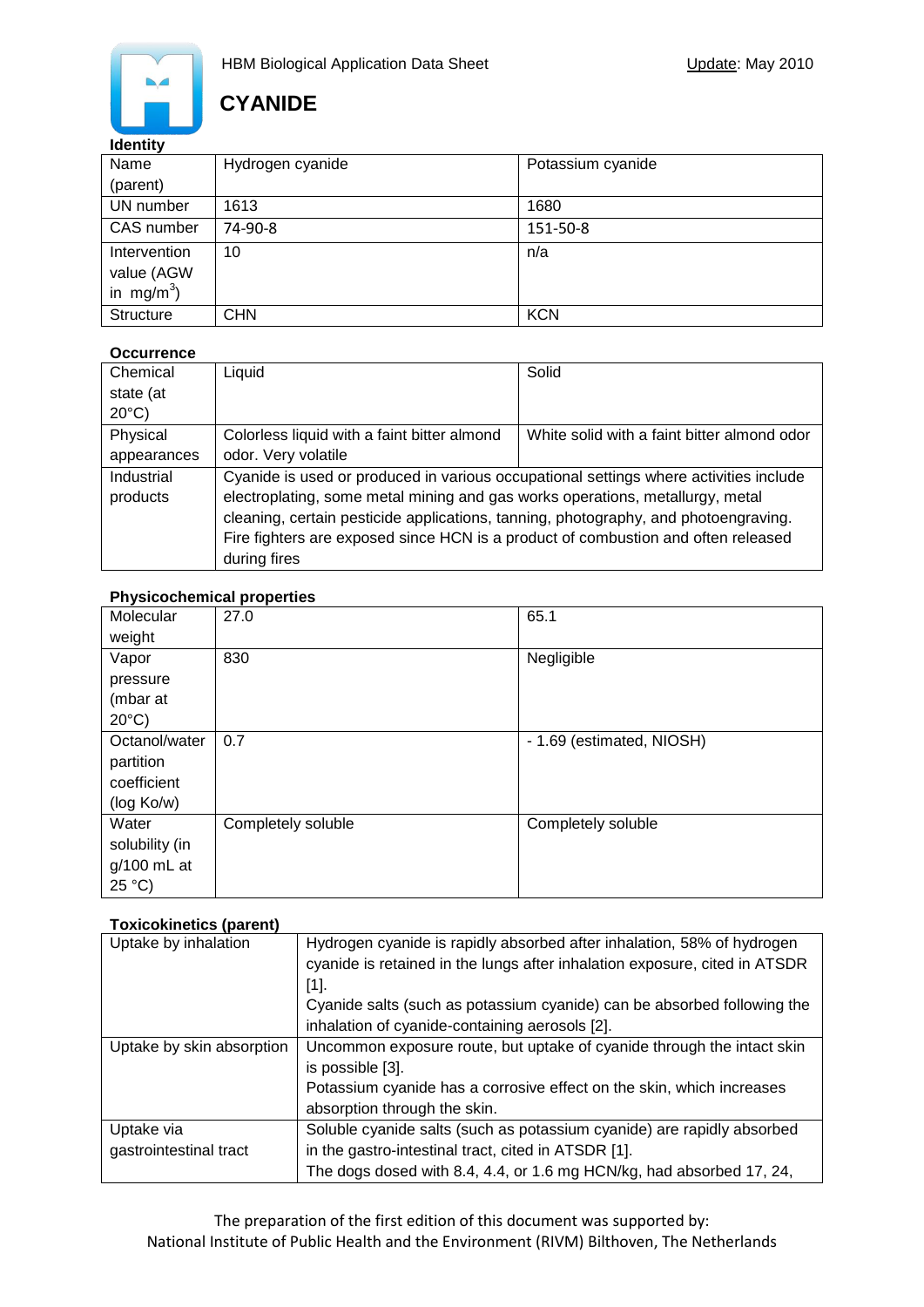

|                            | and 72%, respectively of the dose given, before dying, cited in ATSDR<br>$[1]$ .                                                                                                                                                                                                                                                                                                                |
|----------------------------|-------------------------------------------------------------------------------------------------------------------------------------------------------------------------------------------------------------------------------------------------------------------------------------------------------------------------------------------------------------------------------------------------|
| <b>Distribution</b>        | Cyanide is rapidly distributed throughout the body by blood. Cyanide does<br>not accumulate in the human body [1].                                                                                                                                                                                                                                                                              |
| Metabolism                 | The principal pathway of cyanide metabolism is conversion to thiocyanate<br>catalyzed by either rhodanese (thiosulfate sulfurtransferase) or by 3-<br>mercaptopyruvate sulfurtransferase. Minor pathways: conversion to 2-<br>aminothiazoline-4-carboxylic acid, incorporation into a 1-carbon metabolic<br>pool, combining with hydroxocobalamin to form cyanocobalamin (vitamin<br>B12), [1]. |
| Excretion via lungs        | Minor excretion route; excretion of cyanide, thiocyanate and $CO2$ .<br>In rats subcutaneously injected with $1^{14}C$ ] sodium cyanide, 4% of injected<br>dose was exhaled, mostly as $CO2$ (90% as $CO2$ and 9% as cyanide) [4].                                                                                                                                                              |
| Excretion via urine        | Primary excretion route: thiocyanate and other metabolites are excreted<br>in urine. In rats subcutaneously injected with $\int_{0}^{14}$ C] sodium cyanide, 58%<br>of the injected dose was excreted in urine within 24 hours (79 % as<br>thiocyanate) [4].                                                                                                                                    |
| <b>Excretion via feces</b> | Minor excretion route.<br>In rats subcutaneously injected with $[$ <sup>14</sup> C] sodium cyanide, 1.2% of the<br>injected dose was excreted in feces within 24 hours [4].                                                                                                                                                                                                                     |

### **Toxicodynamics**

| <b>Toxicity</b>            | Target organ system: cardiovascular system, central nervous system and |  |
|----------------------------|------------------------------------------------------------------------|--|
|                            | respiratory system.                                                    |  |
| Classifications for        | Not classified by IARC                                                 |  |
| carcinogenicity            |                                                                        |  |
| <b>Classifications for</b> | Not classified                                                         |  |
| reprotoxicity              |                                                                        |  |
| Classifications for        | Not classified                                                         |  |
| sensitizing properties     |                                                                        |  |

#### **Biological monitoring**

| <b>Biomarkers</b> | <b>Cyanide in whole blood</b>         | Thiocyanate in urine           | Thiocyanate in serum           |
|-------------------|---------------------------------------|--------------------------------|--------------------------------|
| Molecular         | 27.0                                  | 58.08                          | 58.08                          |
| weight            |                                       |                                |                                |
| Involved          | ۰                                     | Cytochrome P-450               | Cytochrome P-450               |
| enzymatic         |                                       | system                         | system                         |
| metabolism        |                                       |                                |                                |
| Biological        | <b>Blood</b>                          | Urine                          | <b>Blood</b>                   |
| material          |                                       |                                |                                |
| Type of           | Whole blood                           | Spot urine                     | Serum                          |
| sample            |                                       |                                |                                |
| Sampling          | < 1 h                                 | < 1 h                          | < 1 h                          |
| strategy          |                                       |                                |                                |
| Excretion         | Plasma half-life: 20 - 60             | Elimination thiocyanate (in    | Elimination thiocyanate (in    |
| pattern           | minutes, cited in ATSDR               | serum): 2.7 days $\pm$ 1.1 [6] | serum): 2.7 days $\pm$ 1.1 [6] |
|                   | Monoexponential decay                 |                                |                                |
|                   | with a half-life of 1.14              |                                |                                |
|                   | $(95\% \text{ Cl: } 0.84 - 1.80)$ [5] |                                |                                |
|                   | (determined in a male                 |                                |                                |
|                   | after a suicide attempt)              |                                |                                |

The preparation of the first edition of this document was supported by: National Institute of Public Health and the Environment (RIVM) Bilthoven, The Netherlands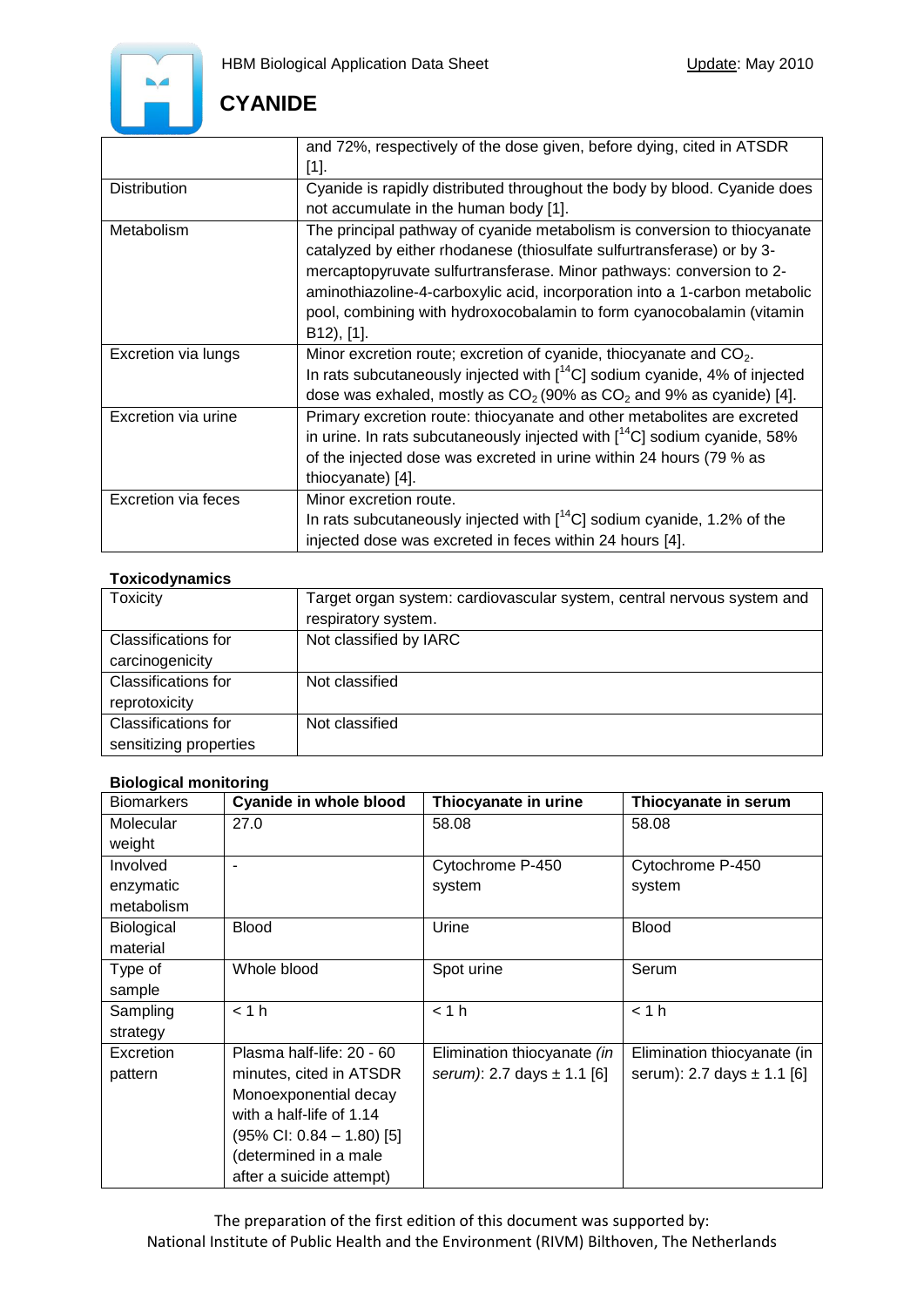

| <b>Materials</b> | Vacutainer tubes                                                                       | Polystyrene universal                                                              | A vacuum tube without      |
|------------------|----------------------------------------------------------------------------------------|------------------------------------------------------------------------------------|----------------------------|
|                  | containing EDTA                                                                        | container                                                                          |                            |
|                  |                                                                                        |                                                                                    | anticoagulant              |
|                  |                                                                                        |                                                                                    |                            |
| Transportation   | 4 °C                                                                                   | At room temperature                                                                | 4 °C                       |
|                  |                                                                                        | (within 7 days) [7]                                                                |                            |
| Storage          | $-20^{\circ}$ C                                                                        | $-20^{\circ}$ C                                                                    | $-20^{\circ}$ C            |
| <b>Stability</b> | Poor stability [8]                                                                     | 14 days at 4 °C                                                                    | Not known                  |
|                  | 2 weeks at -20°C [9]                                                                   | $> 6$ month at -20 $\degree$ C [7]                                                 |                            |
| Measurement      | Colorimetric                                                                           | Colorimetric König                                                                 | Colorimetric reaction with |
| principle        | Fluorescence                                                                           | reaction, after anion                                                              | ferric ions in acid,       |
|                  | Amperometry                                                                            | exchange. Absorbance is                                                            | absorption measured at     |
|                  | IC-UV/fluorescence (silver                                                             | measured at 608 nm [10]                                                            | 455 nm                     |
|                  | electrode)                                                                             |                                                                                    |                            |
|                  | <b>HS-GC-ECD [10]</b>                                                                  |                                                                                    |                            |
|                  | SPME-GC-NPD [11]                                                                       |                                                                                    |                            |
|                  |                                                                                        |                                                                                    |                            |
|                  | HS-SPME-GC-MS [12]                                                                     |                                                                                    |                            |
| Aliquot for 1    | 5 mL                                                                                   | 20 mL                                                                              | 5 mL                       |
| analysis         |                                                                                        |                                                                                    |                            |
| Limit of         | LOQ in water: 0.01 µg/mL                                                               | 1 µg/mL [10]                                                                       | Not reported               |
| quantification   | (HS-SPME-GC-MS) [12]                                                                   |                                                                                    |                            |
|                  | LOD: 0.7 ng/mL (HS-GC-                                                                 |                                                                                    |                            |
|                  | NPD) [10]                                                                              |                                                                                    |                            |
|                  | LOD: 2.8 ng/mL / LOQ:                                                                  |                                                                                    |                            |
|                  | 3.1 ng/mL (SPME-GC-                                                                    |                                                                                    |                            |
|                  | NPD) [11]                                                                              |                                                                                    |                            |
| Recommended      | n/a                                                                                    | - Specific gravity                                                                 | n/a                        |
| adjustments      |                                                                                        | - Adjustment for creatinine                                                        |                            |
|                  |                                                                                        | - Correction for                                                                   |                            |
|                  |                                                                                        | contribution of smoking                                                            |                            |
| Preferred units  | mg/L                                                                                   | mg/L                                                                               | mg/L                       |
| for expression   |                                                                                        |                                                                                    |                            |
| of results       |                                                                                        |                                                                                    |                            |
| Conversion       | 1 mg/ $L = 0.037$ mmol/L                                                               | 1 mg/L = $17.22 * 10^{-3}$                                                         | 1 mg/L = $17.22 * 10^{-3}$ |
| factor           |                                                                                        | mmol/L                                                                             | mmol/L                     |
|                  |                                                                                        |                                                                                    |                            |
| Biological       | n/a                                                                                    | n/a                                                                                | n/a                        |
| exposure value   |                                                                                        |                                                                                    |                            |
| <b>US</b>        |                                                                                        |                                                                                    |                            |
| Biological       | n/a                                                                                    | n/a                                                                                | n/a                        |
| exposure value   |                                                                                        |                                                                                    |                            |
| Germany [13]     |                                                                                        |                                                                                    |                            |
| Background       | 10 µg / 100 mL                                                                         | 2.5 mg / g creatinine (non-                                                        | n/a                        |
| value            | (nonsmokers)                                                                           | smokers) [2]                                                                       |                            |
|                  | 50 µg / 100 mL (smokers)                                                               |                                                                                    |                            |
|                  | $[2]$                                                                                  |                                                                                    |                            |
| Remark           |                                                                                        | Not specific for cyanide exposure because of natural thiocyanogenic glucosides and |                            |
|                  | cyanogenic glucosides ingredients in the diet that also lead to formation of cyanides. |                                                                                    |                            |
|                  |                                                                                        | Active smoking an use of the drug sodium nitroprusside also leads to formation of  |                            |
|                  | cyanide.                                                                               |                                                                                    |                            |
|                  |                                                                                        |                                                                                    |                            |